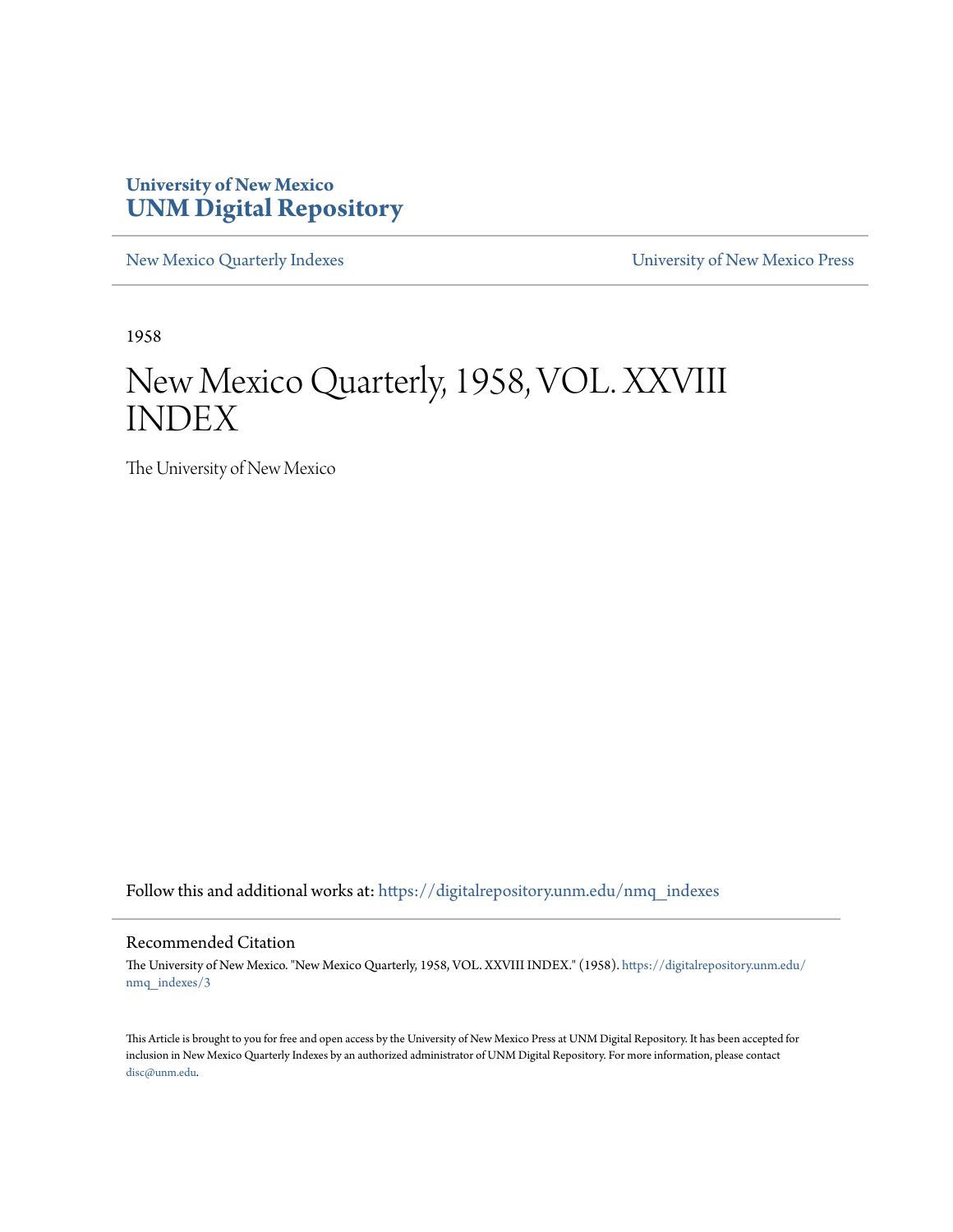# CURRENT PERIODICAL SERIES PUBLICATION NO.: 216

### NEW MEXICO QUARTERLY TITLE:

# VOLUME: 28

## Spring-Winter, 1958 DATE

# This publication is reproduced by agreement with the publisher. Extensive duplication or resale without permission is prohibited.

University Microfilms, Ann Arbor, Michigan,

# ISSUES: 1-4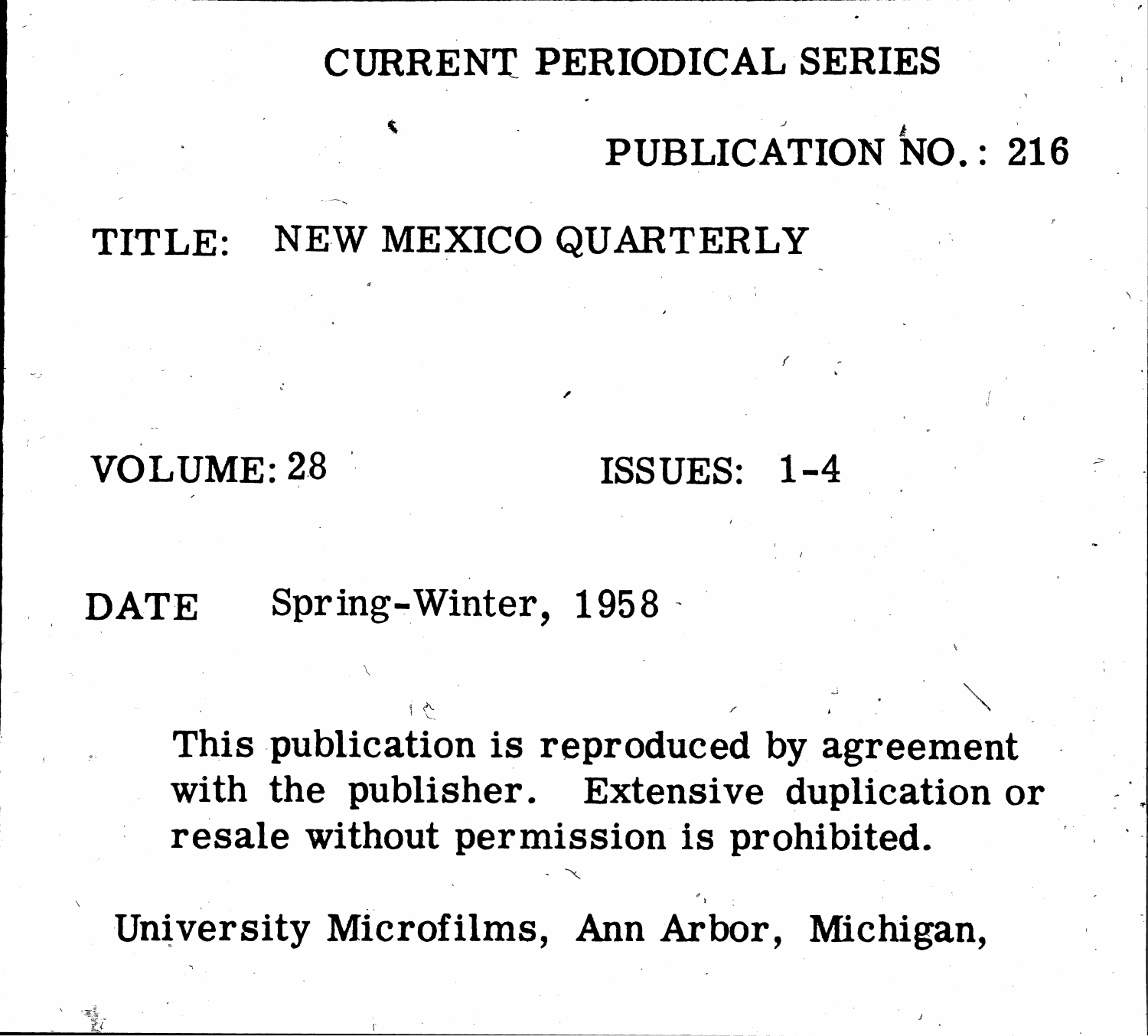### Index

### VOLUME XXVIII - 1958

### **ARTICLES**

- Beaudoin, Kenneth L. Breakfast with Rosy: an evaluation, 42
- Church, Peggy Pond. The House at Otowi Bridge, The Story of Edith  $Warner, 115$
- Clark, Robert Emmet. Water Law Institutions and the Community, 97

 $\begin{bmatrix} 1 \\ 1 \\ 2 \end{bmatrix}$ 

- Napier, Arch. Meditations on a High Plane, 56
- Scholes, France V. The Spanish Conqueror as a Business Man: a chapter in the history of Fernando Cortés, 5

#### **STORIES**

Granat, Robert. To Endure, 46

- Langhorne, Elizabeth. Europa and the Author, 85
- Middaugh, Lura N. Maudie Muller,  $31$
- Ross, Glen. Those That Trespass, 166

### **VERSE**

- Bartlett, Elizabeth. This Much I Know, 96
- Criswell, Cloyd. Many Decembers, 165
- Fandel, John. Espial: In a Garden, 30
- Ford, Edsel. Journey with Myself, 41 Hall, Donald. Short Breaths, 55
- Jerome, Judson. Ballad of a Journeyman Lover, 44; Common Sense of the Crows, 45
- Rich, Adrienne. Homage, 53; At This Hour,  $54$

Snodgrass, W. D. A Character, 113

- Solomon, Marvin. The Asterisk, 91; The Hyena, 92; Epitaph, 92
- Stafford, William. A Dedication, 94; Action, 95
- Swift, Joan. Monte Cristo, 93
- Will, Frederic. Mid-Day Demon in Paris, 55

### **BOOK REVIEWS**

- Bluestone, George. Novels Into  $Films, 72$
- Burt, Olive Woolley. American Murder Ballads, 204
- Cable, George W. The Negro Question, 68
- Dahlberg, Edward. The Sorrows of Priapus, 75
- Davidson, Donald. Southern Writers in the Modern World, 183
- Dufour, Charles L. Gentle Tiger, The Gallant Life of Roberdeau Wheat, 186
- Dunne, Peter Masten. Juan Antonio Balthasar, Padre Visitador to the Sonora Frontier, 1744-1745, 71
- Grau, Shirley Ann. The Hard Blue  $Sky, 61$
- Hibben, Frank. Prehistoric Man in Europe,  $173$
- Krutch, Joseph Wood. Grand Canyon Today and All Its Yesterdays, 195
- Lesins, Knuts. The Wine of Eternity, 198
- Lisca, Peter. The Wide World of John Steinbeck, 175